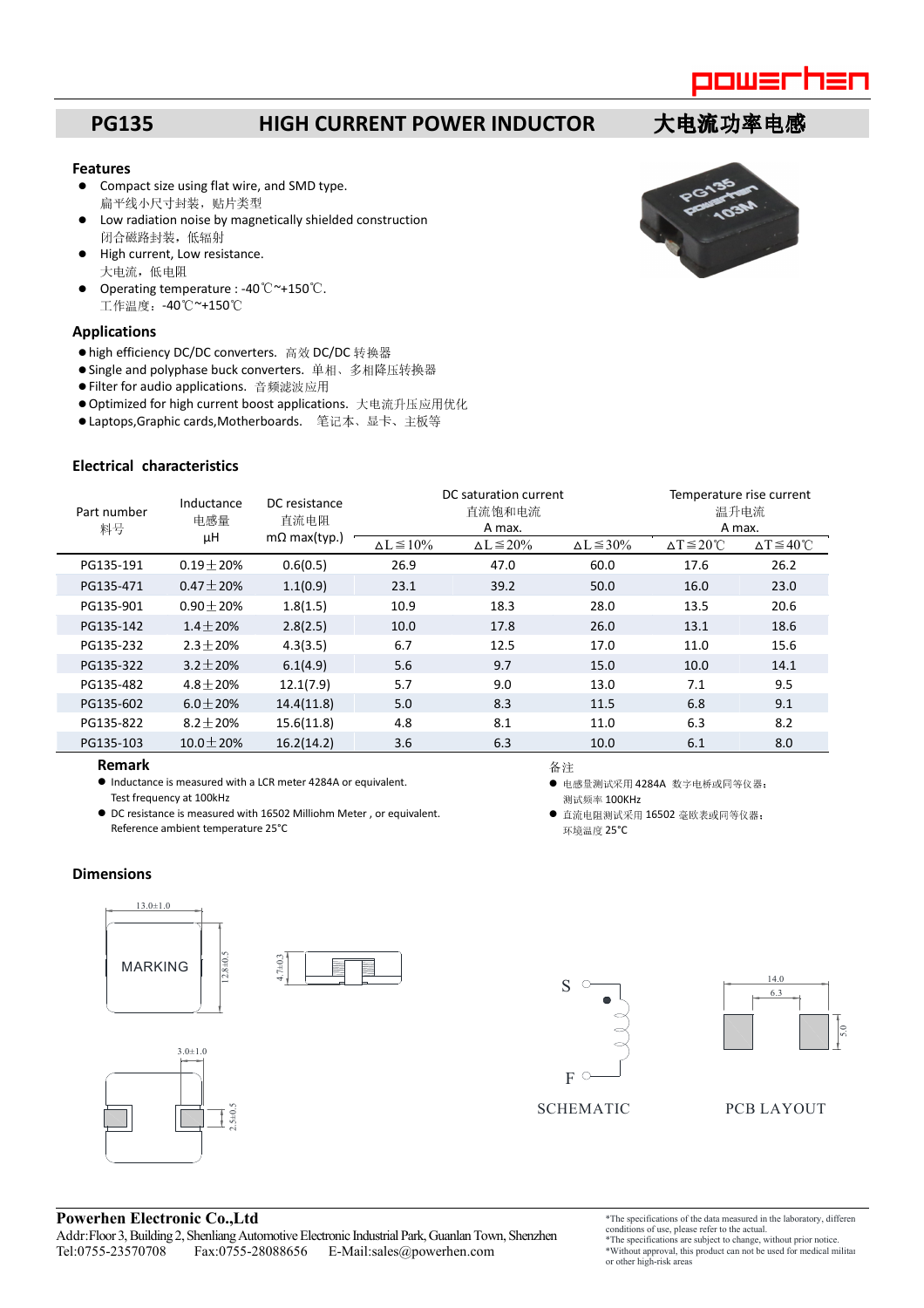



### **Powerhen Electronic Co.,Ltd**

Addr:Floor 3, Building 2, Shenliang Automotive Electronic Industrial Park, Guanlan Town, Shenzhen<br>Tel:0755-23570708 Fax:0755-28088656 E-Mail:sales@powerhen.com E-Mail:sales@powerhen.com

\*The specifications of the data measured in the laboratory, different conditions of use, please refer to the actual.

\*The specifications are subject to change, without prior notice. \*Without approval, this product can not be used for medical military

or other high-risk areas